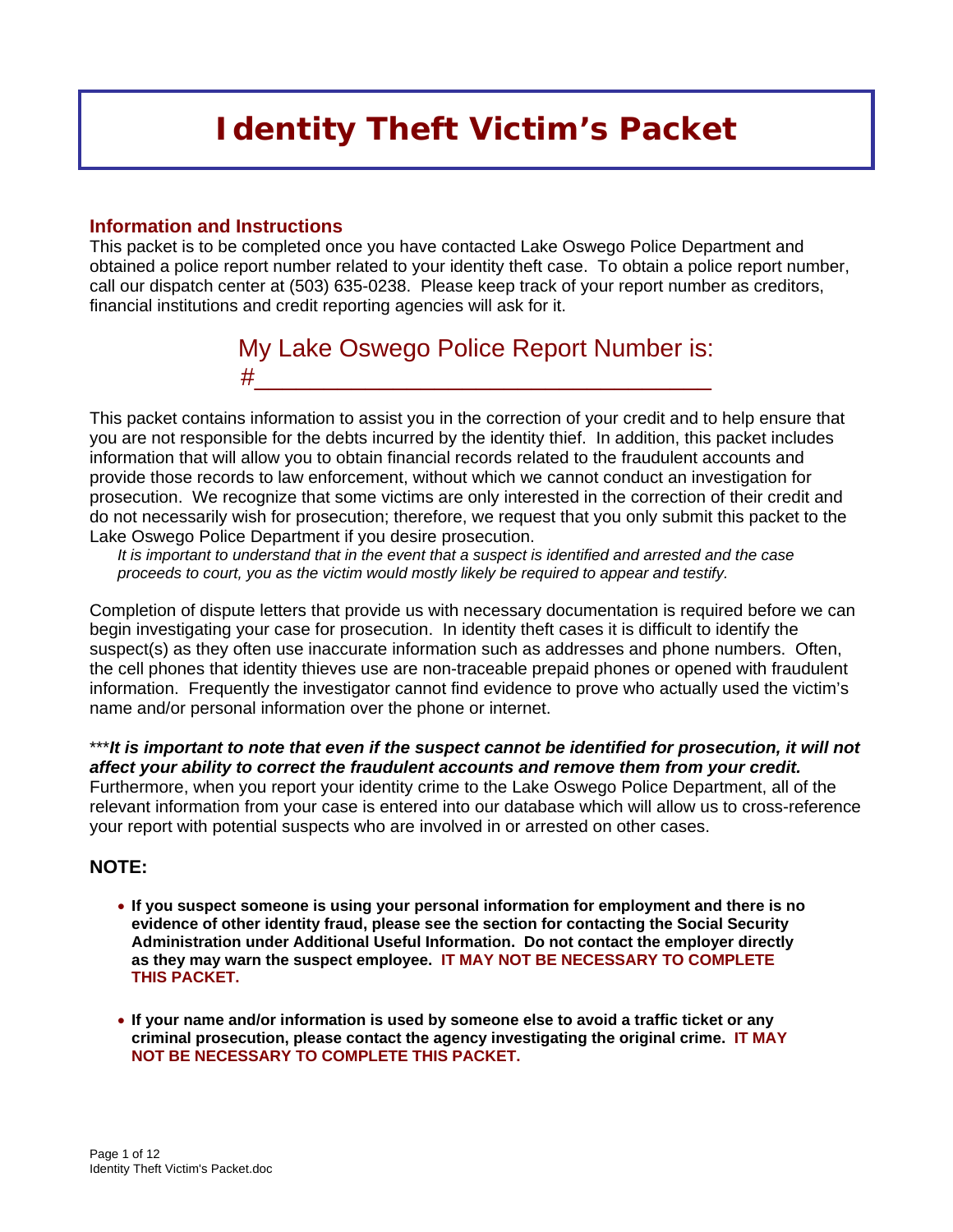### *Helpful Hints:*

- *Remember that each creditor has different policies and procedures for correcting fraudulent accounts.*
- *Do not provide originals and be sure to keep copies of everything you provide to the creditors or companies involved in the identity theft.*
- *Write down all dates, times and the names of individuals you speak to regarding the identity theft and correction of your credit.*

#### **Step 1: Contact your bank and other credit card issuers.**

If the theft involved **existing bank accounts** (checking or savings accounts as well as credit or debit card) you should do the following:

- Close the account that was used fraudulently or put stop payments on all outstanding checks that might have been written without your knowledge.
- Close all credit card accounts that were used fraudulently.
- Close any account accessible by debit card if it has been accessed fraudulently.
- Open up new accounts protected with a secret password or personal identification number (PIN)

If the identity theft involved the creation of **new bank accounts,** you should do the following:

- Call the involved financial institution and notify them of the identity theft.
	- They will likely require additional notification in writing. (see step 4)

#### **Step 2: Contact all three (3) major credit reporting bureaus.**

First request the credit bureaus place a "Fraud Alert" on your file. A fraud alert will put a notice on your credit report that you have been the victim of identity theft. Merchants and financial institutions **may** opt to contact you directly before any new credit is taken out in your name. *Some states allow for a Security Freeze in which a PIN can be designated on your credit file and subsequently the PIN must then be given in order for credit to be extended*. *Ask the credit reporting bureaus if your state is participating in the Security Freeze Program.* 

<http://www.scamsafe.com>– provides useful information related to identity theft and indicates which states participate in the Security Freeze program.

<https://www.annualcreditreport.com/cra/index.jsp> – provides one free credit report, per credit bureau agency, per year, with subsequent credit reports available at a nominal fee.

The following is a list of the three (3) major credit reporting bureaus for victims to report fraud:

| Equifax                        | TransUnion                   | Experian             |
|--------------------------------|------------------------------|----------------------|
| <b>Consumer Fraud Division</b> | Fraud Victim Assistance Dept | Nat. Consumer Assist |
| 800-525-6285                   | 800-680-7289                 | 888-397-3742         |
| P.O. Box 740256                | P.O. Box 6790                | P.O. Box 9530        |
| Atlanta, GA 30374              | Fullerton, CA 92834          | Allen, TX 75013      |

#### **Step 3: File a report with the Federal Trade Commission.**

You can go online to file an identity theft complaint with the FTC by calling 1-877-IDTHEFTor online at [http://www.ftc.gov/bcp/edu/microsites/idtheft/.](http://www.ftc.gov/bcp/edu/microsites/idtheft/)

#### **Step 4: Contact creditors involved in the Identity Theft by phone and in writing.**

This step involves contacting all the companies or institutions that provided credit or opened new accounts for the suspect or suspects. Some examples include banks, mortgage companies, utility companies, telephone companies, cell phone companies, etc. Provide the creditors with the completed **Identity Theft Affidavit** (some may require that you use their own affidavit), **Letter of Dispute**, and a copy of the **FACTA Law**. (All of these documents can be found at the end of this document and on the main ID Theft page.)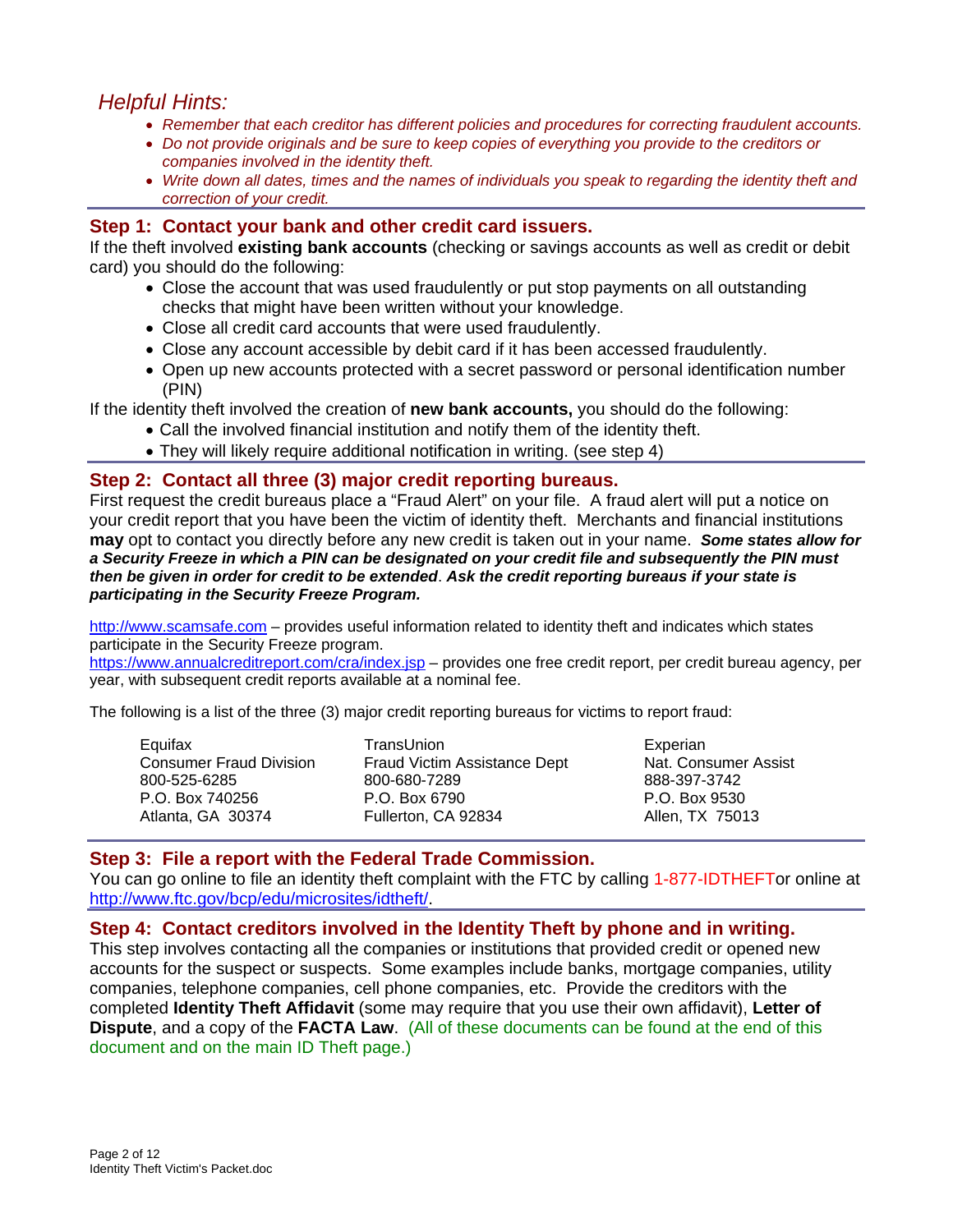#### *FTC Identity Theft Affidavit*

A copy of the FTC Identity Theft Affidavit can be found at the end of this document and on the main ID Theft page. This is the same affidavit that the FTC makes available to victims of identity theft. The affidavit requests information regarding you as the victim, how the fraud occurred, law enforcement's actions, documentation checklist and Fraudulent Account Statement.NOTE. Some creditors, financial institutions, or collection agencies have their own affidavit that you may have to complete.

#### *Letters of Dispute*

Sample copies of the Letters of Dispute can be found at the end of this packet and on the main ID Theft page. This letter needs to be completed for every creditor involved in the identity theft. The letter of dispute should contain information related to the fraudulent account(s), your dispute of the account(s), and your request for the information to be corrected. In addition, the letter should reference FACTA and make a request for copies of any and all records related to the fraudulent accounts be provided to you and made available to the Lake Oswego Police Department.

#### *FACTA Law*

As previously discussed in this packet, FACTA allows for you to obtain copies of any and all records related to the fraudulent accounts. You are then permitted to provide law enforcement with copies of the records you received related to the fraudulent accounts; thereby allowing us to bypass the sometimes difficult process of obtaining subpoenas for the very same information. It also allows you to request the information be made available to the Lake Oswego Police Department. We have found it useful to provide a copy of the **FACTA Law** with the submission of the **Identity Theft Affidavit** and **Letter of Dispute** to the individual creditors.

#### **Step 5: Submit the Identity Theft Affidavit and copies of all information and records obtained from the creditors with regard to the fraudulent accounts to:**

### **Lake Oswego Police Department PO Box 369**

#### **Lake Oswego, OR 97034**

To avoid confusion and to ensure that all items are forwarded to the assigned detective, we request that you submit everything at once and if possible do not send items separately. Be sure to reference your police report number on all items submitted. The information can be hand delivered or mailed. **Please remember that some victims are only interested in the correction of their credit and do not necessarily wish for prosecution. Therefore, we request that you only submit this packet to the Lake Oswego Police Department if you desire prosecution and would be willing and available to appear and testify should a suspect be identified and arrested.** 

#### **Additional Useful Information**

#### *Other entities you may want to report your identity theft to:*

 $\checkmark$  **Post Office** – *If you suspect that your mail has been stolen or diverted with a false change-of-address request, contact your local postal inspector. You can obtain the address and telephone number of the postal inspector for your area at United States Postal Service website:<http://www.usps.com/ncsc/locators/find-is.html> or by calling 800-275-8777.*

9 *Social Security Administration – If you suspect that someone is using your social security number to obtain employment, contact the Social Security Administration's fraud hotline at 1-800-269-0271. Order a copy of your Personal Earnings and Benefit Estimate Statement (PEBES) to check the accuracy of your work history on file with the Social Security Administration. You can obtain a PEBES application at your local Social Security office or at <http://www.ssa.gov/online/ssa-7004.pdf> .*

9 *State Department – If your passport has been stolen, notify the passport office in writing. You can obtain additional information from the State Department's website: [http://travel.state.gov/passport/lost/lost\\_849.html.](http://travel.state.gov/passport/lost/lost_849.html)* 

9 *If you are contacted by a collection agenc***y** *- about a debt for which you are not responsible, immediately notify them that you did not create the debt and that you are a victim of identity theft. Follow up with the collection agency and creditor in writing and include a copy of your police report, ID Theft Affidavit, Letter of Dispute and a copy of the FACTA Law.*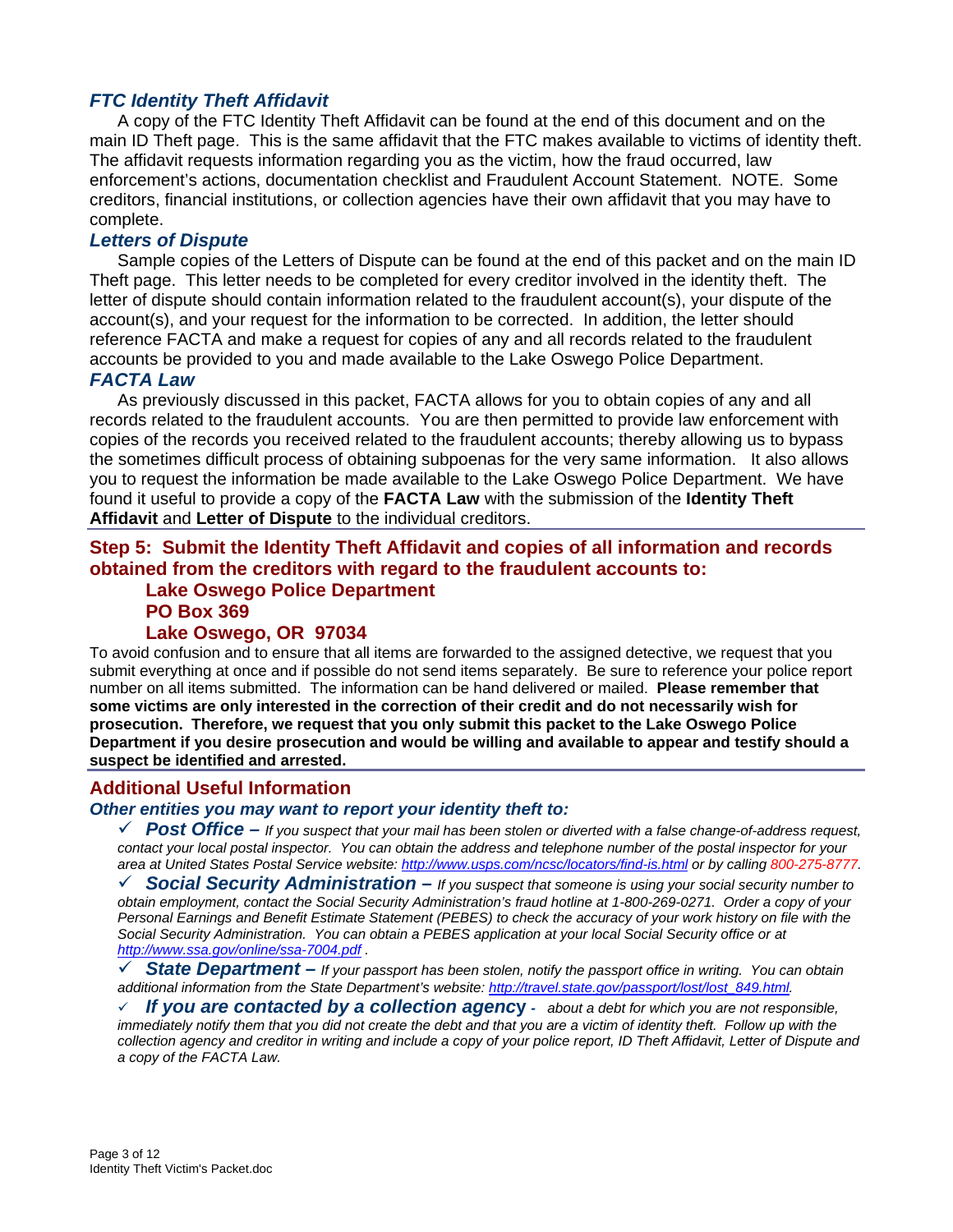| <b>ID Theft Affidavit</b>                          |                                                                                                                                                    |  |        |                 |
|----------------------------------------------------|----------------------------------------------------------------------------------------------------------------------------------------------------|--|--------|-----------------|
| <b>Victim Information</b>                          |                                                                                                                                                    |  |        |                 |
|                                                    | 1. My full legal name is $\overline{\overline{r_{\text{irst1}}}}$ (Middle)                                                                         |  |        |                 |
|                                                    |                                                                                                                                                    |  | (Last) | (Jr., Sr., III) |
|                                                    | 2. (If different from above) When the events described in this affidavit took place, I was known as                                                |  |        |                 |
| (First)                                            | (Middle)                                                                                                                                           |  | (Last) | (Jr., Sr., III) |
|                                                    |                                                                                                                                                    |  |        |                 |
|                                                    |                                                                                                                                                    |  |        |                 |
|                                                    | 5. My driver's license or identification card state and number are                                                                                 |  |        |                 |
|                                                    |                                                                                                                                                    |  |        |                 |
|                                                    |                                                                                                                                                    |  |        |                 |
|                                                    |                                                                                                                                                    |  |        |                 |
|                                                    |                                                                                                                                                    |  |        |                 |
|                                                    | 8. (If different from above) When the events described in this affidavit took place, my address                                                    |  |        |                 |
|                                                    |                                                                                                                                                    |  |        |                 |
|                                                    |                                                                                                                                                    |  |        |                 |
|                                                    | 9. I lived at the address in Item 8 from $\frac{$ until $\frac{1}{(month/year)}$ (month/year)                                                      |  |        |                 |
|                                                    |                                                                                                                                                    |  |        |                 |
|                                                    |                                                                                                                                                    |  |        |                 |
|                                                    |                                                                                                                                                    |  |        |                 |
|                                                    |                                                                                                                                                    |  |        |                 |
| <b>How the Fraud Occurred</b>                      |                                                                                                                                                    |  |        |                 |
|                                                    | Check all that apply for items $11 - 17$ :                                                                                                         |  |        |                 |
| 11.                                                | I did not authorize anyone to use my name or personal information to seek the<br>money, credit, loans, goods or services described in this report. |  |        |                 |
| descibed in this report.<br>12.                    | I did not receive any benefit, money, goods or services as a result of the events                                                                  |  |        |                 |
| 13.                                                | My identification documents (for example, credit cards; birth certificates; driver's license;<br>Social Security card; etc.) were:                 |  |        |                 |
| Page 4 of 12<br>Identity Theft Victim's Packet.doc |                                                                                                                                                    |  |        |                 |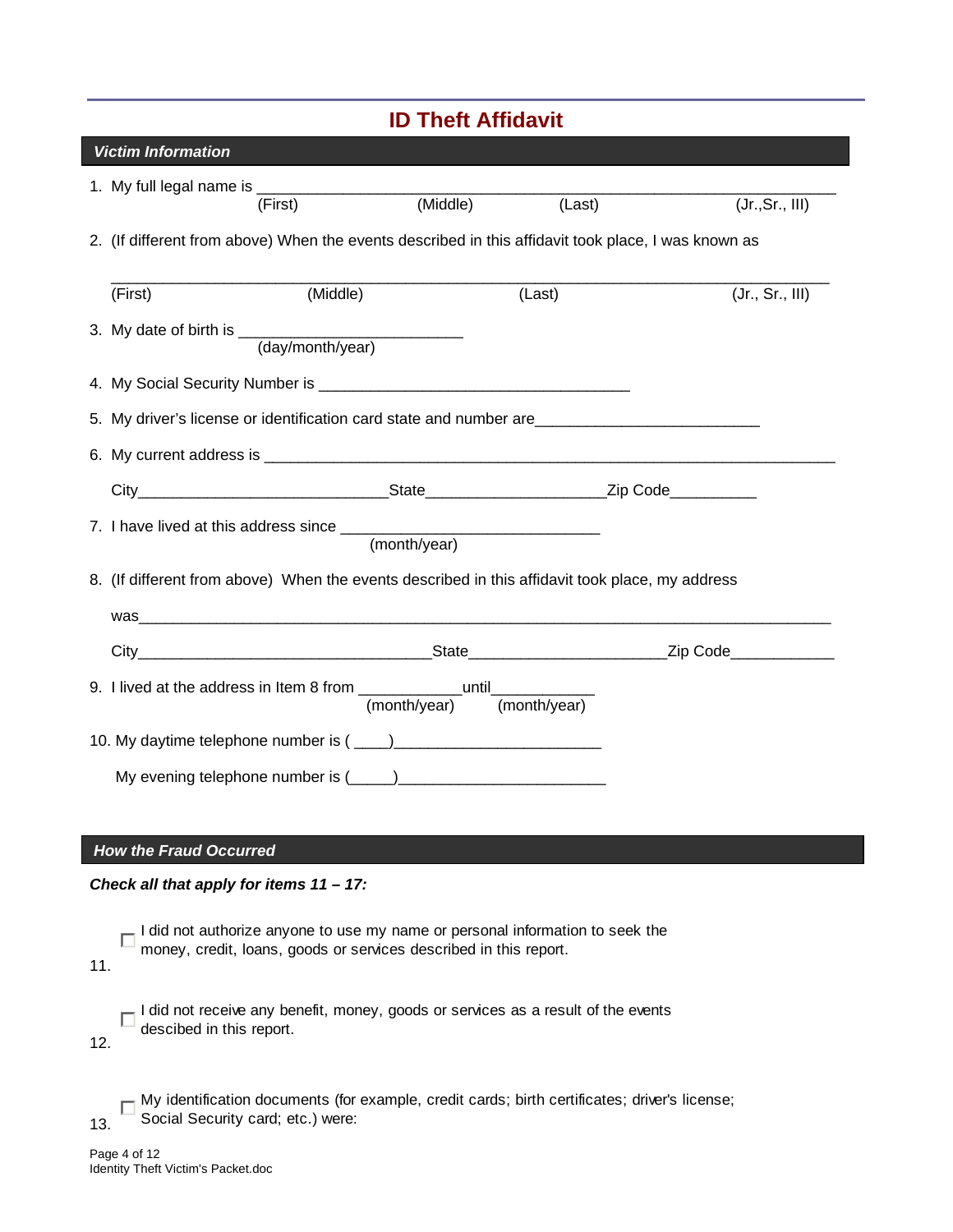$\Box$  stolen  $\Box$  lost on or about \_

#### (day/month/year)

To the best of my knowledge and belief, the following person(s) used my information (for example, my name, address, date of birth, existing account numbers, Social Security number, mother's Г maiden name, etc.) or identification documents to get money, credit, loans, goods or services without my knowledge or authorization:

14.

| Name (if known)            | Name (if known)            |
|----------------------------|----------------------------|
| Address (if known)         | Address (if known)         |
| Phone number(s) (if known) | Phone number(s) (if known) |
| Additional information     | Additional information     |

I do NOT know who used my information or identification documents to get money, credit, loans, goods or services without my knowledge or authorization

 $\overline{\phantom{a}}$  , and the set of the set of the set of the set of the set of the set of the set of the set of the set of the set of the set of the set of the set of the set of the set of the set of the set of the set of the s

 $\mathcal{L}_\text{max} = \frac{1}{2} \sum_{i=1}^{n} \frac{1}{2} \sum_{i=1}^{n} \frac{1}{2} \sum_{i=1}^{n} \frac{1}{2} \sum_{i=1}^{n} \frac{1}{2} \sum_{i=1}^{n} \frac{1}{2} \sum_{i=1}^{n} \frac{1}{2} \sum_{i=1}^{n} \frac{1}{2} \sum_{i=1}^{n} \frac{1}{2} \sum_{i=1}^{n} \frac{1}{2} \sum_{i=1}^{n} \frac{1}{2} \sum_{i=1}^{n} \frac{1}{2} \sum_{i=1}^{n} \frac{1$ 

 $\mathcal{L}_\text{max} = \frac{1}{2} \sum_{i=1}^{n} \frac{1}{2} \sum_{i=1}^{n} \frac{1}{2} \sum_{i=1}^{n} \frac{1}{2} \sum_{i=1}^{n} \frac{1}{2} \sum_{i=1}^{n} \frac{1}{2} \sum_{i=1}^{n} \frac{1}{2} \sum_{i=1}^{n} \frac{1}{2} \sum_{i=1}^{n} \frac{1}{2} \sum_{i=1}^{n} \frac{1}{2} \sum_{i=1}^{n} \frac{1}{2} \sum_{i=1}^{n} \frac{1}{2} \sum_{i=1}^{n} \frac{1$ 

 $\overline{\phantom{a}}$  , and the set of the set of the set of the set of the set of the set of the set of the set of the set of the set of the set of the set of the set of the set of the set of the set of the set of the set of the s

 $\mathcal{L}_\text{max} = \frac{1}{2} \sum_{i=1}^{n} \frac{1}{2} \sum_{i=1}^{n} \frac{1}{2} \sum_{i=1}^{n} \frac{1}{2} \sum_{i=1}^{n} \frac{1}{2} \sum_{i=1}^{n} \frac{1}{2} \sum_{i=1}^{n} \frac{1}{2} \sum_{i=1}^{n} \frac{1}{2} \sum_{i=1}^{n} \frac{1}{2} \sum_{i=1}^{n} \frac{1}{2} \sum_{i=1}^{n} \frac{1}{2} \sum_{i=1}^{n} \frac{1}{2} \sum_{i=1}^{n} \frac{1$ 

 $\mathcal{L}_\text{max} = \frac{1}{2} \sum_{i=1}^{n} \frac{1}{2} \sum_{i=1}^{n} \frac{1}{2} \sum_{i=1}^{n} \frac{1}{2} \sum_{i=1}^{n} \frac{1}{2} \sum_{i=1}^{n} \frac{1}{2} \sum_{i=1}^{n} \frac{1}{2} \sum_{i=1}^{n} \frac{1}{2} \sum_{i=1}^{n} \frac{1}{2} \sum_{i=1}^{n} \frac{1}{2} \sum_{i=1}^{n} \frac{1}{2} \sum_{i=1}^{n} \frac{1}{2} \sum_{i=1}^{n} \frac{1$ 

 $\overline{\phantom{a}}$  , and the set of the set of the set of the set of the set of the set of the set of the set of the set of the set of the set of the set of the set of the set of the set of the set of the set of the set of the s

 $\mathcal{L}_\text{max} = \frac{1}{2} \sum_{i=1}^{n} \frac{1}{2} \sum_{i=1}^{n} \frac{1}{2} \sum_{i=1}^{n} \frac{1}{2} \sum_{i=1}^{n} \frac{1}{2} \sum_{i=1}^{n} \frac{1}{2} \sum_{i=1}^{n} \frac{1}{2} \sum_{i=1}^{n} \frac{1}{2} \sum_{i=1}^{n} \frac{1}{2} \sum_{i=1}^{n} \frac{1}{2} \sum_{i=1}^{n} \frac{1}{2} \sum_{i=1}^{n} \frac{1}{2} \sum_{i=1}^{n} \frac{1$ 

 $\mathcal{L}_\text{max} = \frac{1}{2} \sum_{i=1}^{n} \frac{1}{2} \sum_{i=1}^{n} \frac{1}{2} \sum_{i=1}^{n} \frac{1}{2} \sum_{i=1}^{n} \frac{1}{2} \sum_{i=1}^{n} \frac{1}{2} \sum_{i=1}^{n} \frac{1}{2} \sum_{i=1}^{n} \frac{1}{2} \sum_{i=1}^{n} \frac{1}{2} \sum_{i=1}^{n} \frac{1}{2} \sum_{i=1}^{n} \frac{1}{2} \sum_{i=1}^{n} \frac{1}{2} \sum_{i=1}^{n} \frac{1$ 

 $\overline{\phantom{a}}$  , and the set of the set of the set of the set of the set of the set of the set of the set of the set of the set of the set of the set of the set of the set of the set of the set of the set of the set of the s

 $\mathcal{L}_\text{max} = \frac{1}{2} \sum_{i=1}^{n} \frac{1}{2} \sum_{i=1}^{n} \frac{1}{2} \sum_{i=1}^{n} \frac{1}{2} \sum_{i=1}^{n} \frac{1}{2} \sum_{i=1}^{n} \frac{1}{2} \sum_{i=1}^{n} \frac{1}{2} \sum_{i=1}^{n} \frac{1}{2} \sum_{i=1}^{n} \frac{1}{2} \sum_{i=1}^{n} \frac{1}{2} \sum_{i=1}^{n} \frac{1}{2} \sum_{i=1}^{n} \frac{1}{2} \sum_{i=1}^{n} \frac{1$ 

15.

Additional comments: (For example, description of the fraud, which documents or information were used or how the identity theif gained access to your information)

16.

(Attach additional pages as necessary.)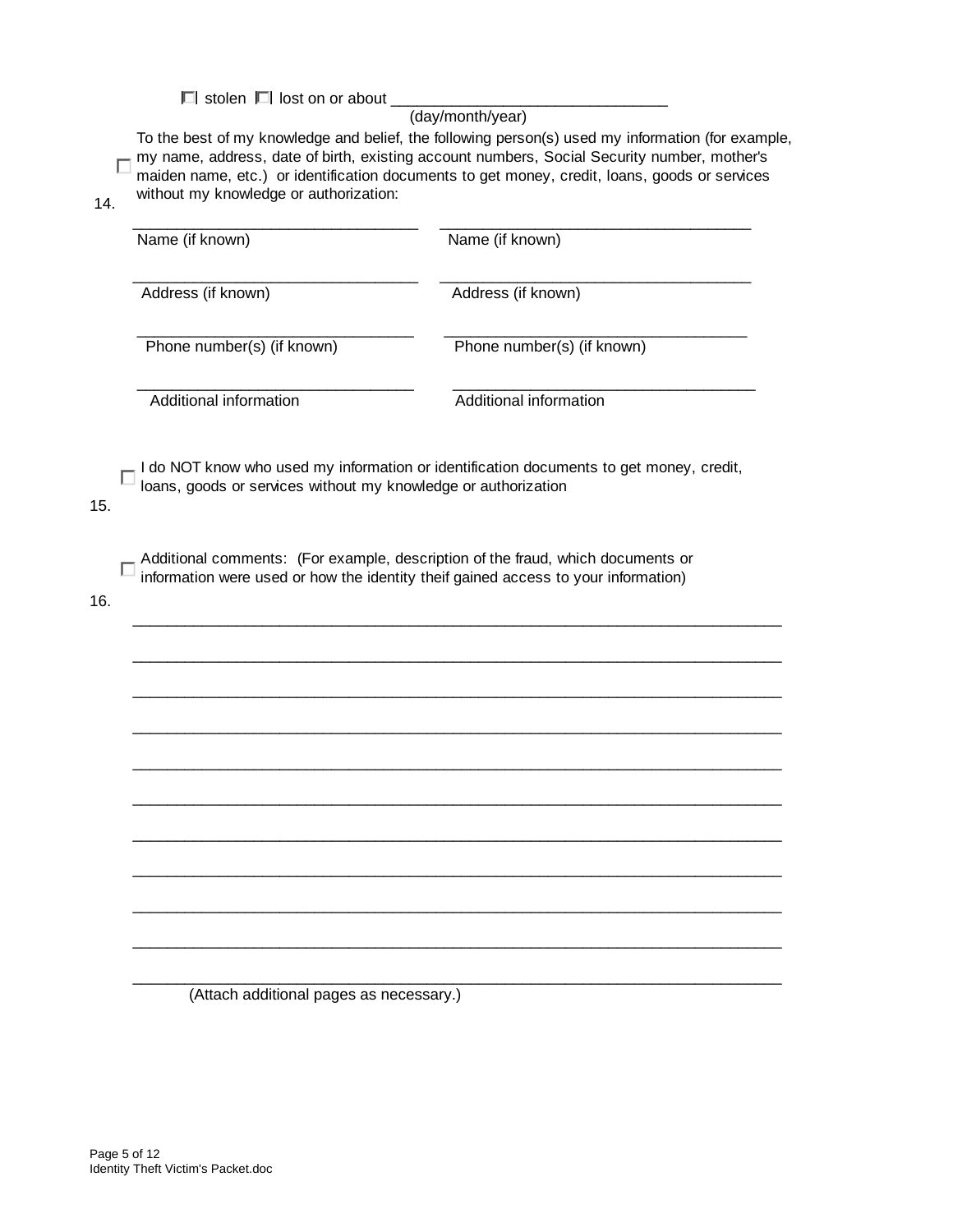| <b>Victim's Law Enforcement Actions</b>                                                                                                                                                                                                                                                                                                  |                                          |  |  |  |  |
|------------------------------------------------------------------------------------------------------------------------------------------------------------------------------------------------------------------------------------------------------------------------------------------------------------------------------------------|------------------------------------------|--|--|--|--|
| 17. (check only one)                                                                                                                                                                                                                                                                                                                     |                                          |  |  |  |  |
| $\Box$ I am willing to assist in the prosecution of the person(s) who committed this fraud.                                                                                                                                                                                                                                              |                                          |  |  |  |  |
| $\Box$ I am NOT willing to assist in the prosecution of the person(s) who committed this fraud.                                                                                                                                                                                                                                          |                                          |  |  |  |  |
| 18. (check only one)                                                                                                                                                                                                                                                                                                                     |                                          |  |  |  |  |
| I am authorizing the release of this information to law enforcement for the purposes of assisting<br>them in the investigation and prosecution of the person(s) who committed this fraud.                                                                                                                                                |                                          |  |  |  |  |
| $\Box$ I am NOT authorizing the release of this information to law enforcement for the purposes of assisting them in the investigation and prosecution of the person(s) who committed this fraud.                                                                                                                                        |                                          |  |  |  |  |
| 19. (check all that apply) $I \Box$ have $\Box$ have not reported the events described in this affidavit to the police or<br>other law enforcement agency. The police $\Box$ did $\Box$ did not write a report. In the event you have contacted the<br>police or other law enforcement agency please complete the following information: |                                          |  |  |  |  |
| (Agency #1)                                                                                                                                                                                                                                                                                                                              | (Officer/Agency personnel taking report) |  |  |  |  |
| (Date of Report)                                                                                                                                                                                                                                                                                                                         | (Report number, if any)                  |  |  |  |  |
| (Phone number)                                                                                                                                                                                                                                                                                                                           | (email address, if any)                  |  |  |  |  |
| (Agency #2)                                                                                                                                                                                                                                                                                                                              | (Officer/Agency personnel taking report) |  |  |  |  |
| (Date of Report)                                                                                                                                                                                                                                                                                                                         | (Report number, if any)                  |  |  |  |  |
| (Phone number)                                                                                                                                                                                                                                                                                                                           | (email address, if any)                  |  |  |  |  |

#### *Documentation Checklist*

Please indicate the supporting documentation you are able to provide to the companies you plan notify. Attach copies (NOT originals) to the affidavit before sending it to the companies.

20.

A copy of a valid government-issued photo-identification card (for example, your driver's license,

state-issued ID card, or your passport.) If you are under 16 and don't have a photo-ID, you may

submit a copy of your birth certificate or a copy of your official school records showing your enrollment and place of residence.

21.

Proof of residency during the time the disputed bill occurred, the loan was made or the other event took  $\Box$  place (for example, a rental/lease agreement in your name, a copy of a utility bill or a copy of an insurance bill.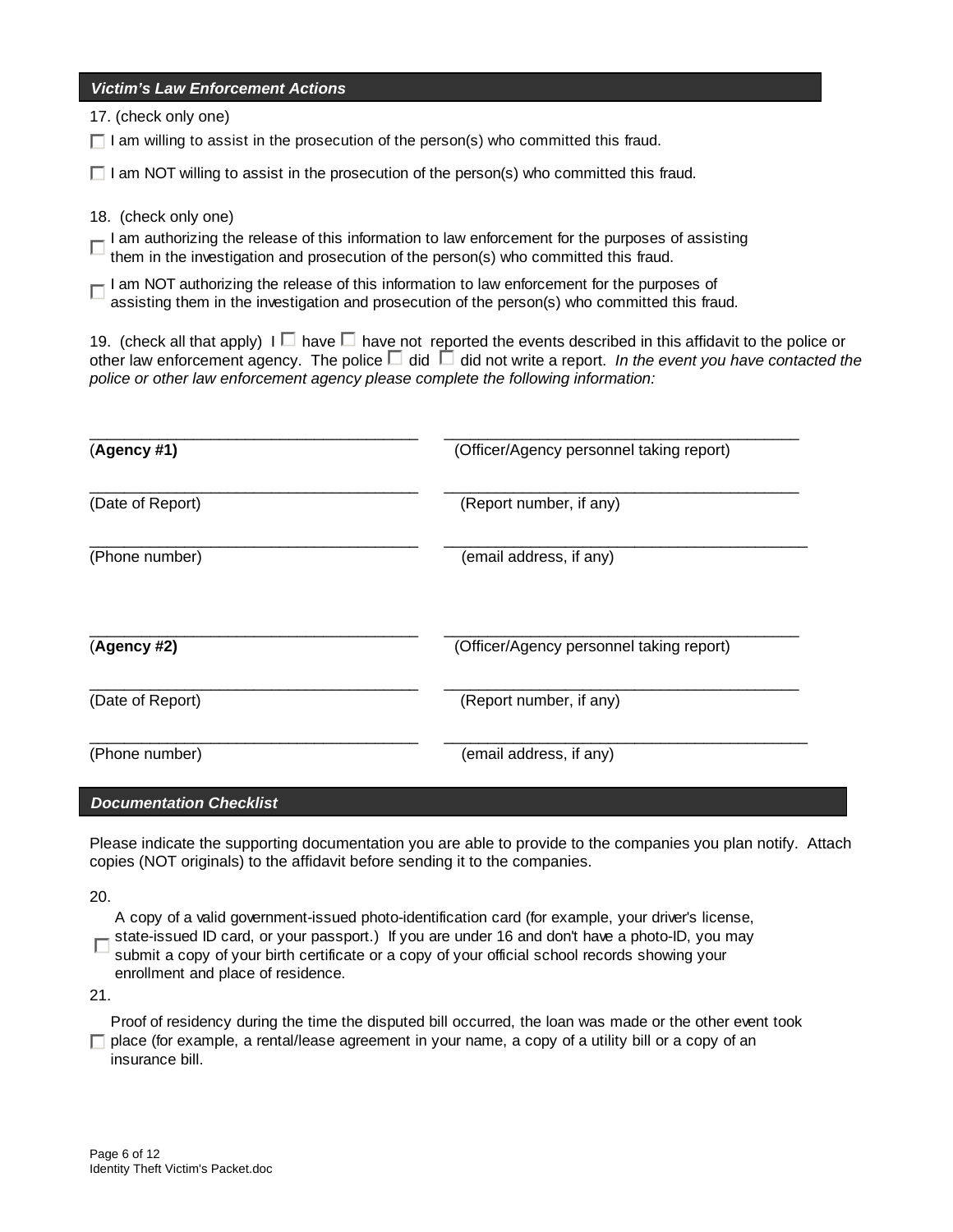22.

A copy of the report filed with the police or sheriff's department. If you are unable to obtain a report or  $\Box$  report number from the police, please indicate that in Item 19. Some companies only need the report number, not a copy of the report. You may want to check with each company.

#### *Signature*

I certify that, to the best of my knowledge and belief, all the information on and attached to this affidavit is true, correct, and complete and made in good faith. I also understand that this affidavit or the information it contains may be made available to federal, state, and/or local law enforcement agencies for such action within their jurisdiction as they deem appropriate. I understand that knowingly making any false or fraudulent statement or representation to the government may constitute a violation of 18 U.S.C. 1001 or other federal, state or local criminal statutes, and may result in imposition of a fine or imprisonment or both

(signature) (date signed)

\_\_\_\_\_\_\_\_\_\_\_\_\_\_\_\_\_\_\_\_\_\_\_\_\_\_\_\_\_\_\_\_\_\_\_\_\_\_ \_\_\_\_\_\_\_\_\_\_\_\_\_\_\_\_\_\_\_\_\_\_\_\_\_\_\_\_\_\_\_\_\_\_\_\_\_

\_\_\_\_\_\_\_\_\_\_\_\_\_\_\_\_\_\_\_\_\_\_\_\_\_\_\_\_\_\_\_\_\_\_\_\_\_\_\_ (Notary)

*[Check with each company. Creditors sometimes require notarization. If they do not, please have one witness (non-relative) sign below that you completed and signed this affidavit.]* 

\_\_\_\_\_\_\_\_\_\_\_\_\_\_\_\_\_\_\_\_\_\_\_\_\_\_\_\_\_\_\_\_\_\_\_\_\_\_ \_\_\_\_\_\_\_\_\_\_\_\_\_\_\_\_\_\_\_\_\_\_\_\_\_\_\_\_\_\_\_\_\_\_\_\_

**Witness:**

\_\_\_\_\_\_\_\_\_\_\_\_\_\_\_\_\_\_\_\_\_\_\_\_\_\_\_\_\_\_\_\_\_\_\_\_\_\_ \_\_\_\_\_\_\_\_\_\_\_\_\_\_\_\_\_\_\_\_\_\_\_\_\_\_\_\_\_\_\_\_\_\_\_

(signature) (printed name)

(date) (date) (telephone number)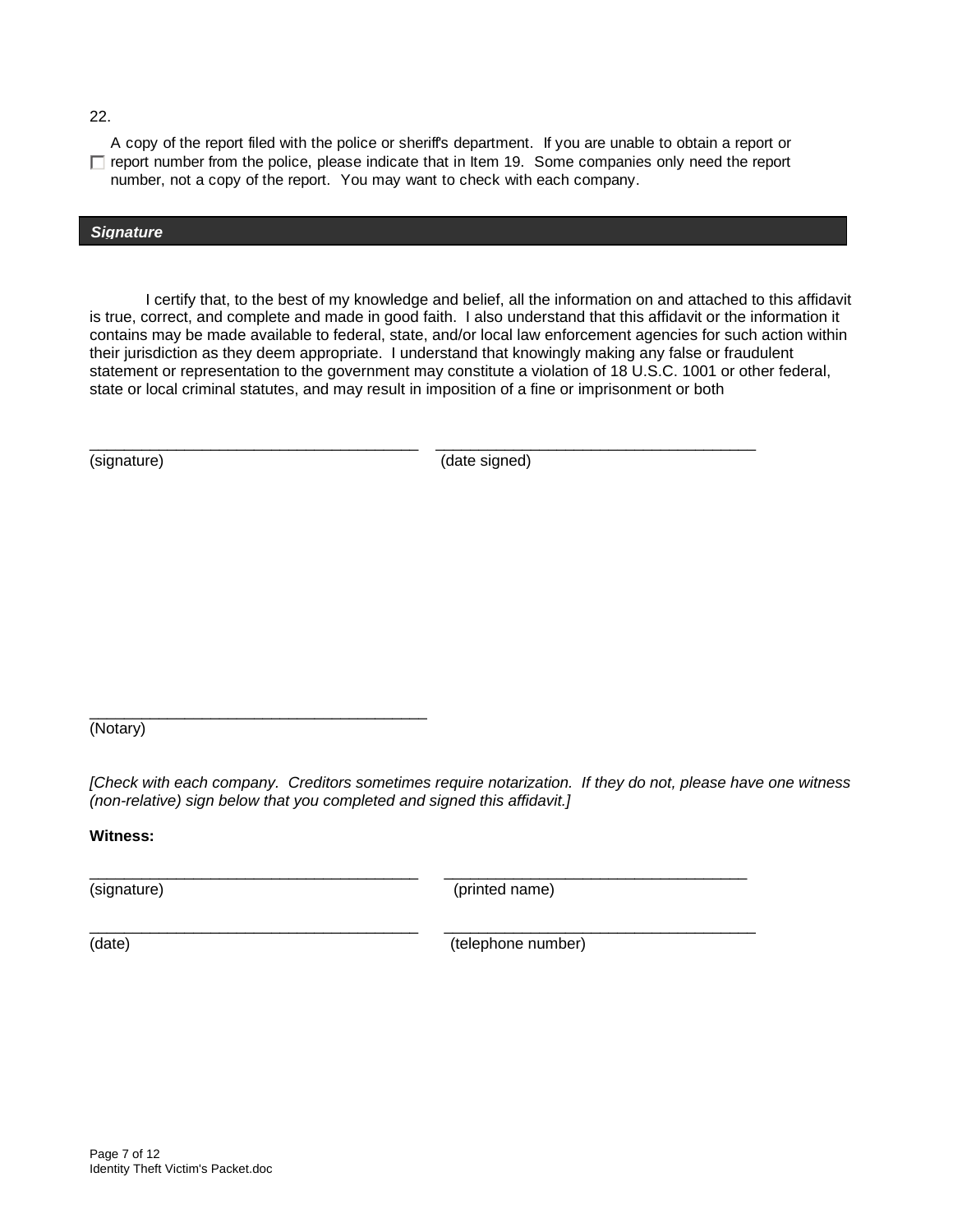## **Fraudulent Account Statement**

#### **Completing the Statement**

- Make as many copies of this page as you need. Complete a separate page for each company you're notifying and only send it to that company. Include a copy of your signed affidavit.
- List only the account(s) you're disputing with the company receiving this form. See the example below.
- If a collection agency sent you a statement, letter or notice about the fraudulent account, attach a copy of that document (NOT the original).

I declare (check all that apply):

 As a result of the event(s) described in the ID Theft Affidavit, the following account(s) was/were opened  $\Box$  at your company in my name without my knowledge, permission or authorization using my personal information or identifying documents:

| <b>Creditor</b><br>Name/Address<br>(the company that opened<br>the account or provided the<br>goods or services) | <b>Account</b><br><b>Number</b> | <b>Type of unauthorized</b><br>Credit/goods/services<br>Provided by creditor<br>(If known) | Date<br><b>Issued or</b><br><b>Opened</b><br>(if known) | Amount/Value<br>provided<br>(the amount charged or<br>the cost of the<br>goods/services) |
|------------------------------------------------------------------------------------------------------------------|---------------------------------|--------------------------------------------------------------------------------------------|---------------------------------------------------------|------------------------------------------------------------------------------------------|
| Example<br><b>Example National Bank</b><br>22 Main Street<br>Columbus, OH 22722                                  | 01234567-89                     | Auto Loan                                                                                  | 01/05/2002                                              | \$25,500.00                                                                              |
|                                                                                                                  |                                 |                                                                                            |                                                         |                                                                                          |
|                                                                                                                  |                                 |                                                                                            |                                                         |                                                                                          |
|                                                                                                                  |                                 |                                                                                            |                                                         |                                                                                          |

 $\overline{V}$  During the time of the accounds described above, I had the following account open with your company:

**Billing name:** 

 **Billing address: \_\_\_\_\_\_\_\_\_\_\_\_\_\_\_\_\_\_\_\_\_\_\_\_\_\_\_\_\_\_\_\_\_\_\_\_\_\_\_\_\_\_\_\_\_\_\_\_\_\_\_\_\_\_\_\_\_\_\_\_\_\_\_\_\_** 

 **Account number: \_\_\_\_\_\_\_\_\_\_\_\_\_\_\_\_\_\_\_\_\_\_\_\_\_\_\_\_\_\_\_\_\_\_\_\_\_\_\_\_\_\_\_\_\_\_\_\_\_\_\_\_\_\_\_\_\_\_\_\_\_\_\_\_\_**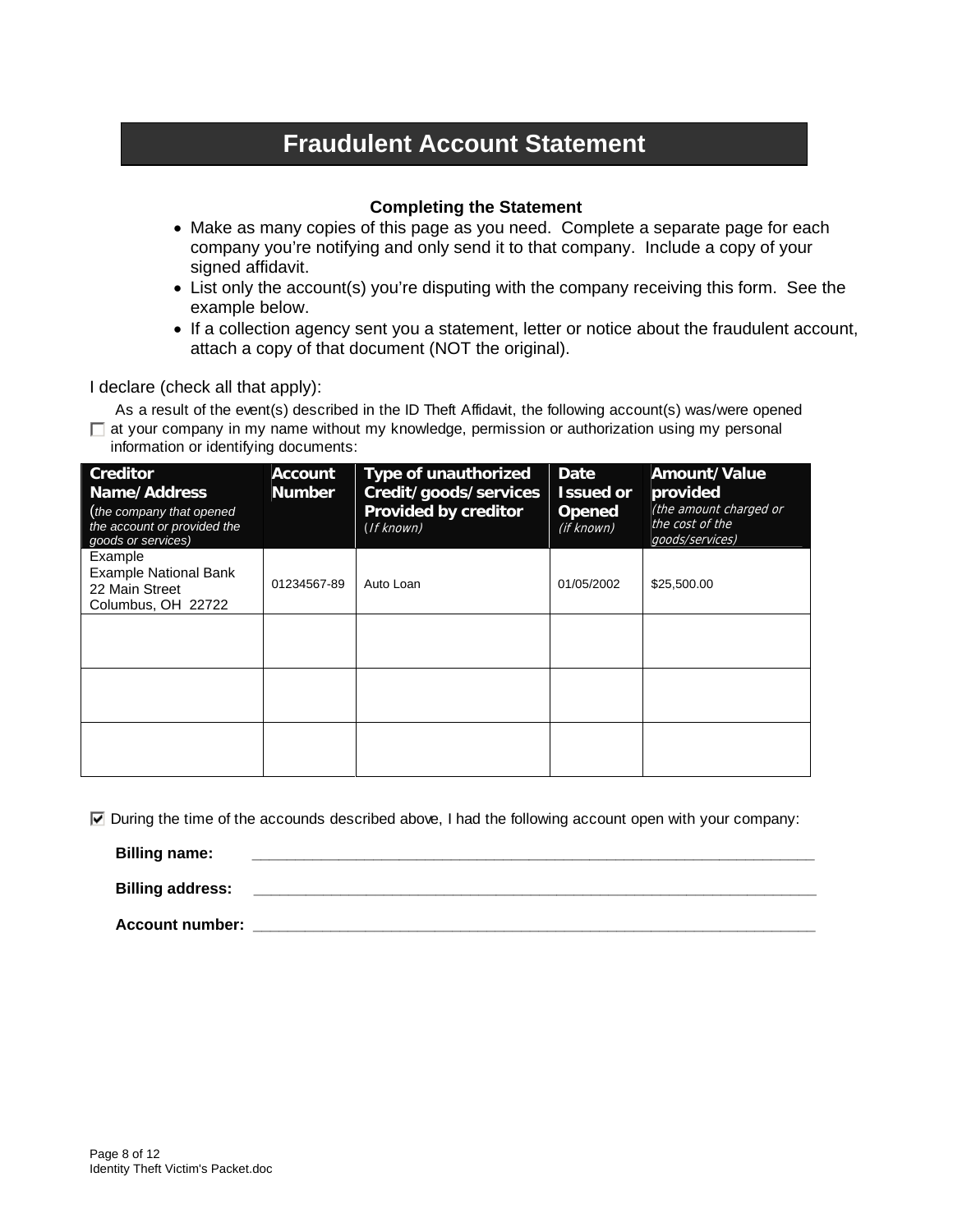## **SAMPLE DISPUTE LETTER**

Date

Your Name Address City, State, Zip Code (Fax Number)

# Complaint Department

Name of Company Address City, State, Zip Code

Dear Sir or Madam:

I am writing to dispute the following information in my file. I have circled the items disputed on the attached copy of the report I received.

This **(these)** item**(s) (identify disputed by name of source, such as creditors or tax court, and identify type of item, such as credit account, judgment, etc.)** is inaccurate **(or incomplete)** because **(describe what is inaccurate or incomplete and why)**. I am requesting that the item be removed **(or request another specific change)** to correct the information.

Enclosed are copies of **(use this sentence if applicable to describe any enclosed documentation such as a police report, Identity Theft Affidavit, payment records, court documents)** supporting my position. Please reinvestigate this **(these)** matter**(s)** and delete **(or correct)** the disputed item**(s)** as soon as possible.

In addition, pursuant to FACTA, as a victim of Identity theft, I am requesting that you provide me with copies of any and all applications and business transaction records related to the fraudulent account(s). The copies of the records can be mailed **(or faxed)** to me at the address **(or number)** listed. **In addition, please make these records available to law enforcement upon their request.** 

Sincerely,

Your Name

Enclosures: **(List what you are enclosing)**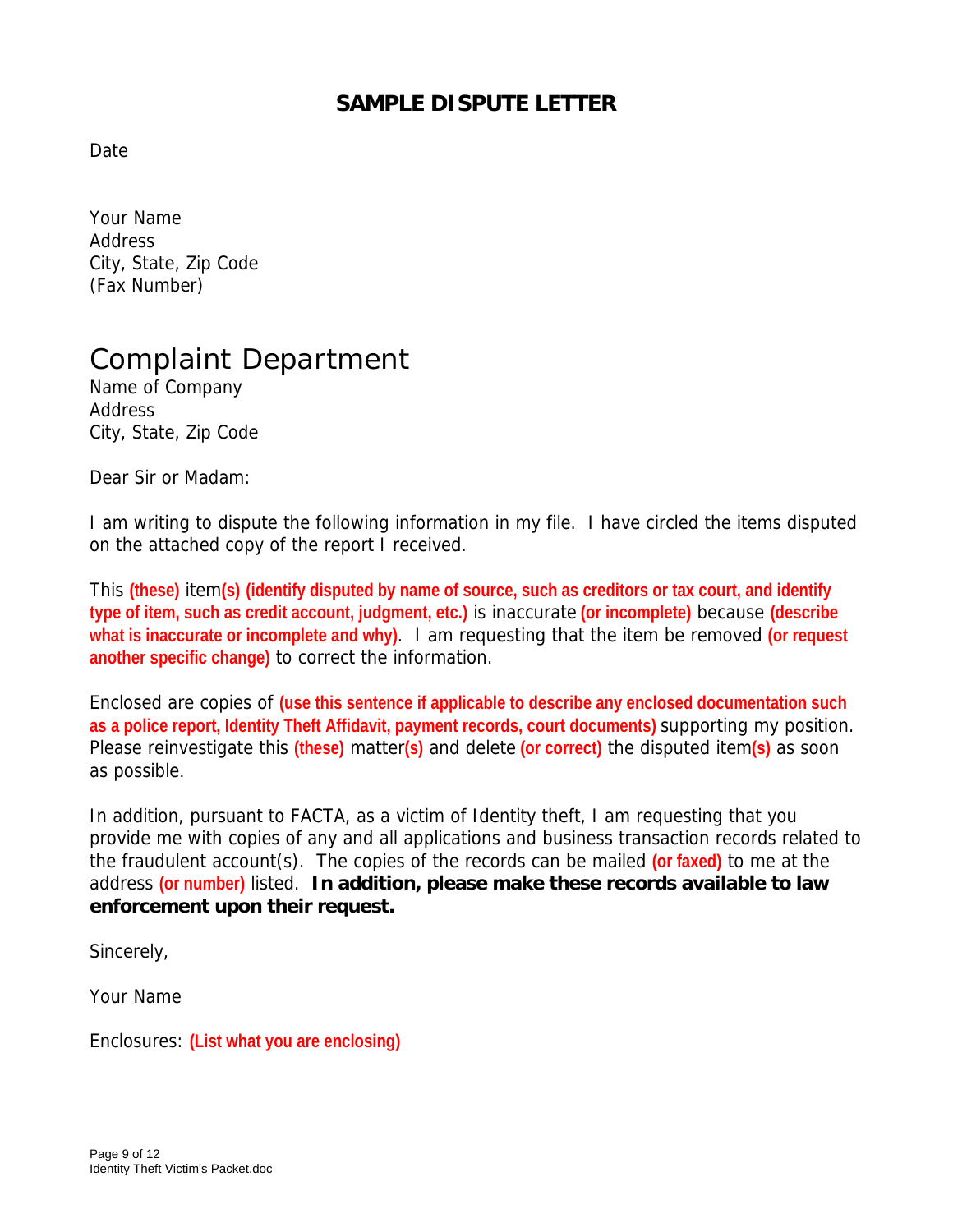## **SAMPLE DISPUTE LETTER FOR EXISTING ACCOUNTS**

Date

Your Name Address City, State, Zip Code

Your Account Number

Name of Creditor Billing Inquiries Address City, State, Zip Code

Dear Sir or Madam:

I am writing to dispute a fraudulent charge **(or debit)** on my account in the amount of \$\_\_\_\_\_\_. I am a victim of identity theft, and I did not make this charge **(or debit)**. I am requesting that the charge be removed **(or the debit reinstated)**, that any finance and other charges related to the fraudulent amount be credited as well, and that I receive an accurate statement.

Enclosed are copies of **(use this sentence to describe any enclosed information, such as a police report or Identity Theft Affidavit)** supporting my position. Please investigate this matter and correct the fraudulent charge **(or debit)** as soon as possible.

In addition, pursuant to FACTA, as a victim of Identity Theft, I am requesting that you provide me with copies of any and all applications and business transaction records related to the fraudulent account**(s)**. The copies of the records can be mailed **(or faxed)** to me at the address **(or number)** listed. **In addition, please make these records available to law enforcement upon their request.** 

Sincerely,

Your Name

Enclosures: **(List what you are enclosing)**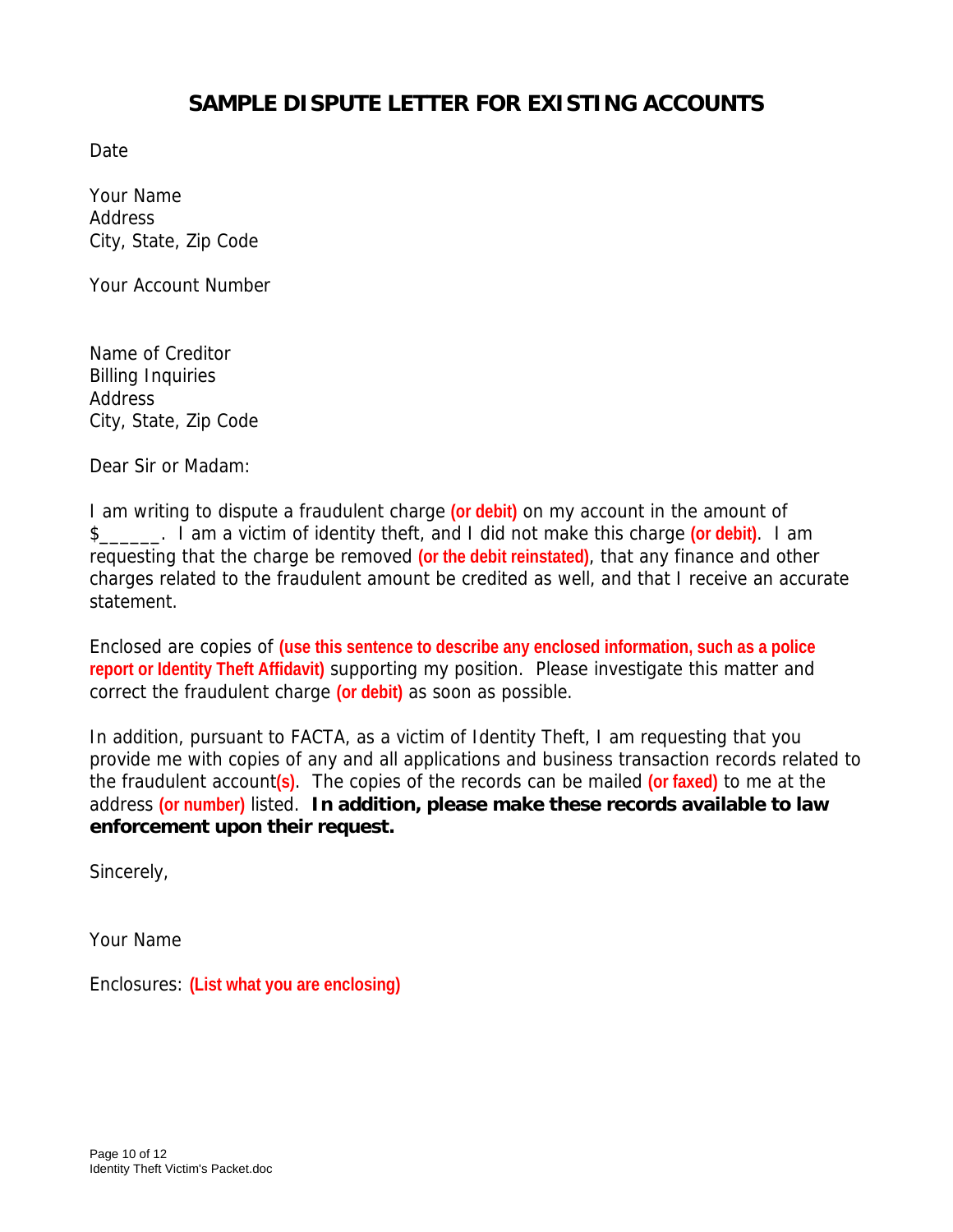## **Fair and Accurate Credit Transactions Act of 2003**

**PUBLIC LAW 108-159 DECEMBER 4, 2003** 

### **SEC. 151. SUMMARY OF RIGHTS OF IDENTITY THEFT VICTIMS**

(a) IN GENERAL-

(1) SUMMARY- Section 609 of the Fair Credit Reporting Act (15 U.S.C. 1681g) is amended by adding at the end the following:

(d) SUMMARY OF RIGHTS OF IDENTITY THEFT VICTIMS-

(1) IN GENERAL- The Commission, in consultation with the Federal banking agencies and the National Credit Union Administration, shall prepare a model summary of the rights of consumers under this title with respect to the procedures for remedying the effects of fraud or identity theft involving credit, an electronic fund transfer, or an account or transaction at or with a financial institution or other creditor.

(2) SUMMARY OF RIGHTS AND CONTACT INFORMATION- Beginning 60 days after the date on which the model summary of rights is prescribed in final form by the Commission pursuant to paragraph (1), if any consumer contacts a consumer reporting agency and expresses a belief that the consumer is a victim of fraud or identity theft involving credit, an electronic fund transfer, or an account or transaction at or with a financial institution or other creditor, the consumer reporting agency shall, in addition to any other action that the agency may take, provide the consumer with a summary of rights that contains all of the information required by the Commission under paragraph (1), and information on how to contact the Commission to obtain more detailed information.

(e) INFORMATION AVAILABLE TO VICTIMS-

(1) IN GENERAL- For the purpose of documenting fraudulent transactions resulting from identity theft, not later than 30 days after the date of receipt of a request from a victim in accordance with paragraph (3), and subject to verification of the identity of the victim and the claim of identity theft in accordance with paragraph (2), a business entity that has provided credit to, provided for consideration products, goods, or services to, accepted payment from, or otherwise entered into a commercial transaction for consideration with, a person who has allegedly made unauthorized use of the means of identification of the victim, shall provide a copy of application and business transaction records in the control of the business entity, whether maintained by the business entity or by another person on behalf of the business entity, evidencing any transaction alleged to be a result of identity theft to--

(A) the victim;

(B) any Federal, State, or local government law enforcement agency or officer specified by the victim in such a request; or

(C) any law enforcement agency investigating the identity theft and authorized by the victim to take receipt of records provided under this subsection.

(2) VERIFICATION OF IDENTITY AND CLAIM- Before a business entity provides any information under paragraph (1), unless the business entity, at its discretion, otherwise has a high degree of confidence that it knows the identity of the victim making a request under paragraph (1), the victim shall provide to the business entity--